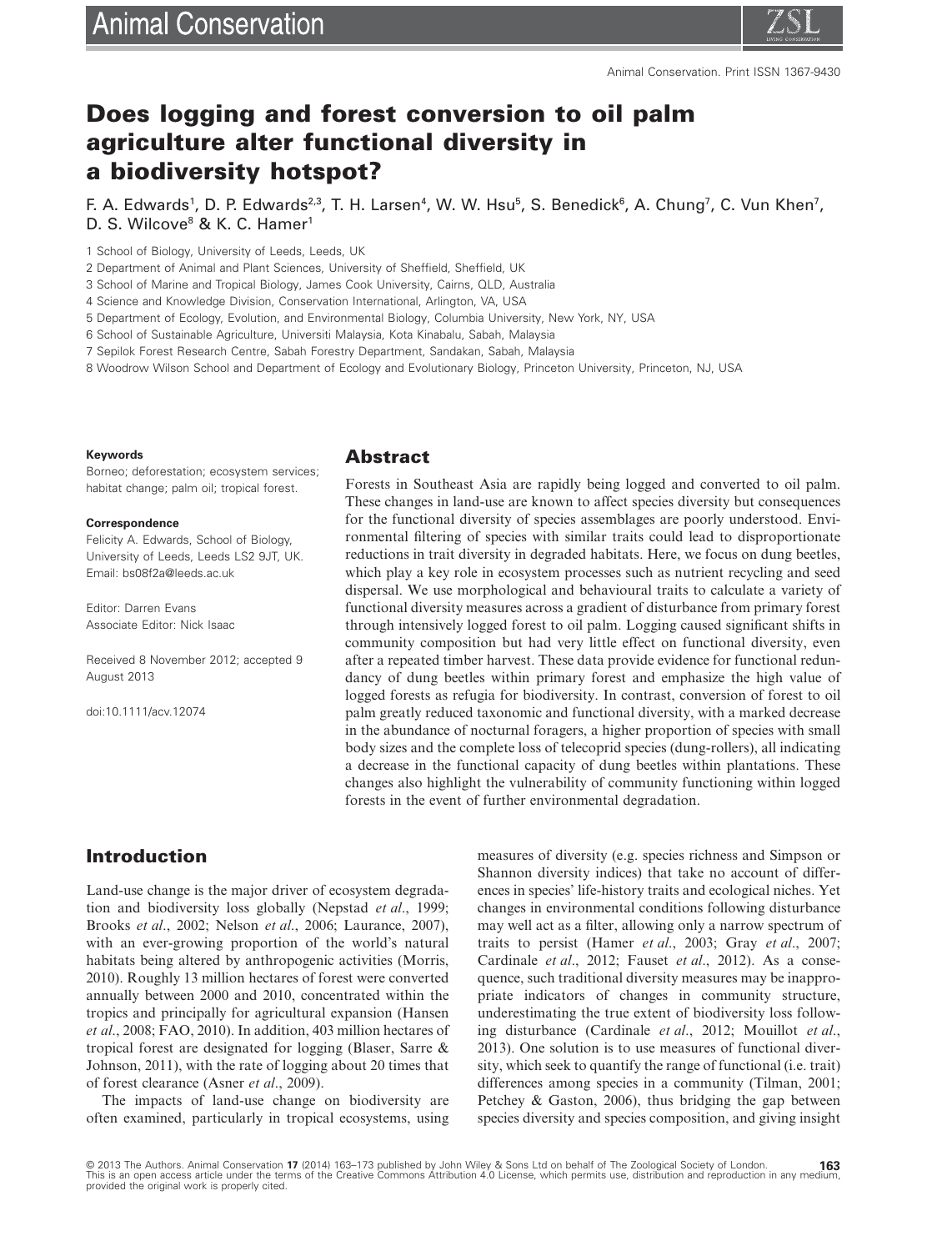into potential resilience and recovery of species in response to land-use change (Koh, Sodhi & Brook, 2004; Hillebrand, Bennett & Cadotte, 2008; Ockinger *et al*., 2010; Mouillot *et al*., 2013).

Despite the value of functional diversity metrics in inferring ecosystem processes (de Bello *et al*., 2010; Naeem, Duffy & Zavaleta, 2012; Mouillot *et al*., 2013), the impacts of tropical land-use change on functional diversity are poorly understood. Examination of the literature identified just 12 studies that quantified the functional diversity of tropical communities across a terrestrial disturbance gradient (Table 1). Of these studies, only three compared the functional diversity of communities in logged forest with those in primary forest. They found that amphibian functional diversity was higher in primary forest (Ernst, Linsenmair & Rödel, 2006), but that arboreal and avian functional diversity were not different (Baraloto *et al*., 2012; Edwards *et al*., 2013).

In addition, only one previous study has investigated the impacts of oil palm agriculture on functional diversity (Table 1; Edwards *et al*., 2013), yet this is a widespread and rapidly expanding crop globally (Fitzherbert *et al*., 2008; Gibbs *et al*., 2010). In Southeast Asia, the conversion of forest (both primary and logged) to oil palm agriculture has been rampant, with several million hectares of oil palm plantation replacing forest over the last two decades (Koh & Wilcove, 2008; Gibbs *et al*., 2010; Reynolds *et al*., 2011). Dung beetles provide key ecosystem functions and services, including nutrient recycling, soil aeration, secondary seed

dispersal and parasite suppression (Nichols *et al*., 2008), as their habit of breaking apart dung piles and distributing the material away from the source. However, only one previous study has examined impacts of land-use change on the functional diversity of dung beetles (in Mexico; Barragán *et al*., 2011), yet these are globally widespread, highly abundant (Hanski & Cambefort, 1991), sensitive to environmental changes (Larsen, Williams & Kremen, 2005; Nichols *et al*., 2007) and key indicators for other taxonomic groups, especially mammals (Nichols *et al*., 2009).

In this study, we address these key knowledge gaps by investigating the impacts of land-use change on the taxonomic and functional diversity of dung beetles in the global biodiversity hotspot of Sundaland, Southeast Asia (Myers *et al*., 2000). We examine a gradient of increasing habitat disturbance from primary forest through once-logged and twice-logged forest to oil palm. We test the hypothesis that disturbance acts as an environmental filter, selecting species more functionally similar than expected by chance and hence leading to lowered functional diversity in disturbed habitats.

# **Materials and methods**

# **Study location**

Our study is based within the Yayasan Sabah (YS) logging concession and adjacent oil palm plantations, in eastern Sabah, Malaysian Borneo (4°58′ N, 117°48′ E). Within the

**Table 1** Studies investigating functional diversity in the tropics across a land-use gradient

| Taxa                      | Geographic region              | Land-use change                                                                         | Functional metric(s) | Study                                      |
|---------------------------|--------------------------------|-----------------------------------------------------------------------------------------|----------------------|--------------------------------------------|
| Amphibians                | Ivory Coast and Central Guyana | Primary and selectively logged forest                                                   | <b>FD</b>            | Ernst et al., 2006                         |
| Ants                      | Brazilian Atlantic forest      | Forest fragmentation (size)                                                             | FEve                 | Leal et al., 2012                          |
| Ants                      | Brazilian Atlantic forest      | Secondary forest (age)                                                                  | FD, FAD              | Bihn, Gebauer & Brandl, 2010               |
| <b>Birds</b>              | Malaysian Borneo               | Primary and selectively logged forest,<br>and oil palm                                  | FD, FEve, FDiv       | Edwards et al., 2013                       |
| <b>Birds</b>              | Brazilian Amazon               | Unburned and burned (frequency)<br>forest                                               | MPD, MNTD            | Hidasi-Neto, Barlow &<br>Cianciaruso, 2012 |
| Birds, Plants,<br>Mammals | Costa Rica to USA              | Temperate and tropical, natural,<br>semi-natural and agricultural<br>habitats           | <b>FD</b>            | Flynn et al., 2009*                        |
| Dung Beetles              | Mexico                         | Forest fragmentation (size)                                                             | FRic, FEve, FDiv     | Barragán et al., 2011                      |
| Dung Beetles              | Mexico                         | Continuous forest, forest<br>fragmentation and pasture                                  | FRic, FEve, FDiv     | Barragán et al., 2011.                     |
| Trees                     | French Guiana                  | Primary and selectively logged forest<br>gaps                                           | FRic, FEve, FDiv     | Baraloto et al., 2012                      |
| Trees                     | Mexico                         | Secondary forest (age)                                                                  | <b>FD</b>            | Lohbeck et al., 2012                       |
| Understory plants         | Solomon Islands                | Primary forest, secondary forest,<br>plantations and pastures                           | FRic, FEve, FDis     | Katovai, Burley &<br>Mayfield, 2012        |
| Utilitarian plants        | Madagascar                     | Continuous and fragmented forest<br>(varying degradation), and<br>agricultural habitats | <b>FD</b>            | Brown et al., 2013                         |
| Woody plants              | Brazilian Cerrado              | Fire (frequency)                                                                        | FD                   | Cianciaruso et al., 2012                   |

Functional metric abbreviations: FAD, functional attribute diversity; FD, functional dendrogram; FDis, functional dispersion; FDiv, functional divergence; FEve, functional evenness; FRic, functional richness; FSpe, functional specialization; MNTD, mean nearest taxon distance; MPD, mean pairwise distance. Superscript (\*) represents a meta-analysis.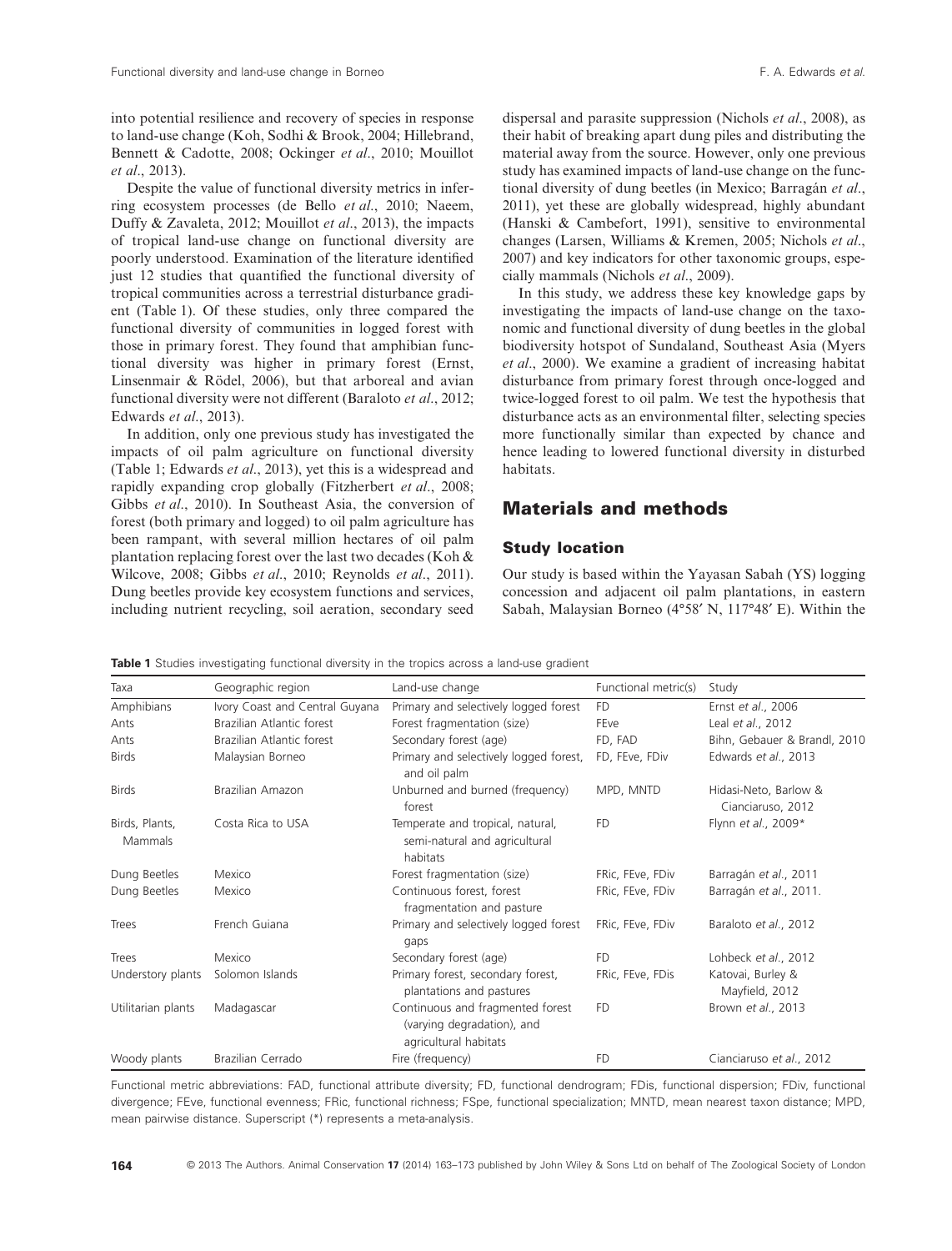YS concession is 45 200 ha of primary forest in the Danum Valley Conservation Area and Palum Tambun Watershed Reserve, which is dominated numerically by valuable timber species of the family Dipterocarpaceae (Fisher *et al*., 2011). Adjacent to this primary forest is the 238 000 ha Ulu Segama-Malua Forest Reserve (US-MFR) containing selectively logged forest, of which 97 000 ha (41%) has undergone a single rotation of timber extraction (once-logged forest) and the remaining area has undergone two rotations of logging (twice-logged forest). The first rotation of timber extraction took place between 1987 and 1991, with commercial stems > 0.6 m diameter removed to yield  $\approx 115$  m<sup>3</sup> of timber per ha (Fisher *et al*., 2011). Twice-logged locations were relogged between 2001 and 2007 with the minimum harvested tree diameter reduced to  $> 0.4$  m, yielding an additional 15–72 m3 of timber per ha (Edwards *et al*., 2011; Fisher *et al*., 2011). Surrounding the US-MFR are oil palm plantations, with sampling locations restricted to mature plantations (10–15 years old), with density of ≈ 100 palms ha<sup>−</sup><sup>1</sup> (Edwards *et al*., 2010).

### **Dung beetle sampling**

Fieldwork was conducted between August and October 2009, and between February and September 2011. In each of our four habitats, we created four sampling sites that were widely spaced across the landscape. Sites within a habitat were separated by  $\geq 2$  km, and distances between sites in different habitats ranged from 1 to 92 km.

We used standardized baited pitfall traps to sample dung beetles (Coleoptera: Scarabaeidae: Scarabaeinae) across the four habitat types. Within each site, we created two transects (separated by 500–900 m), and along each transect we placed five pitfall traps baited with human dung at 100 m intervals (total traps = 160; see Edwards *et al*., 2011 for further details), which was sufficient to ensure independence (Larsen & Forsyth, 2005). We left traps for 4 days and rebaited after 48 h, with beetles collected every 24 h (Edwards *et al*., 2011). We used reference collections (T. Larsen) housed at the Forest Research Centre, Sandakan, Malaysia and Smithsonian Museum, Washington DC, USA for species determinations.

### **Data analysis**

### **Species richness, diversity, evenness and composition**

We compared dung-beetle species richness between forested habitats and oil palm using sample-based rarefaction curves with 95% confidence intervals and standardized by the total abundance of individuals in a particular habitat (Gotelli & Colwell, 2001). To assess the accuracy of our sampling, we calculated the average of four commonly used abundance based estimators of species richness (ACE, CHAO1, JACK1 and Bootstrap) using ESTIMATES v. 8.2 (University of Connecticut, Storrs, CT, USA). We measured species diversity using the Shannon-Wiener index and calculated species evenness using Pielou's evenness index in Vegan package (Oksanen *et al*., 2011).

To investigate the change in species composition between habitats, we used a non-metric multidimensional scaling ordination (Clarke & Warwick, 2001), using the isoMDS function with Bray-Curtis dissimilarity measure within the MASS package (Magurran, 2004). Communities were standardized as a proportion of the total number of individuals on each transect. To test for significant differences in composition, we used a permutational multivariate analysis of variance (ADONIS function in Vegan; Oksanen *et al*., 2011) with 1000 permutations.

#### **Measuring functional diversity**

We examined five traits: behavioural guild, diel activity, body size, diet breath and diet preference (Supporting Information Table S1). Behavioural guilds were categorized into three main groups: rollers (telecoprid), tunnellers (paracoprid) and dwellers (endocoprid) (for descriptions see Hanski & Cambefort, 1991). Information on species behavioural guilds and diel activity (diurnal or nocturnal foragers) were obtained from the literature (Davis, 1999; Krikken & Huijbregts, 2007; Slade *et al*., 2007; Qie *et al*., 2011; Slade, Mann & Lewis, 2011) and personal observations. We used a dial calliper to measure body length (pygidium to anterior margin of pronotum) and elytra width to the nearest 0.01 mm  $(n = 1-27)$  individuals per species). Body size was then calculated as the product of these two variables (Larsen, Lopera & Forsyth, 2008). We investigated diet breadth with alternative baited traps: rotting vertebrate carrion ( $n = 19$  trap days), rotting fruit ( $n = 18$  trap days) or rotting fungus ( $n = 16$  trap days). Trap design was identical as for traps baited with dung, beetles were collected every 24 h but traps were left for 48 h. Following Larsen *et al*. (2008), we used the number of different baits a species was attracted to (range  $= 1-4$ ) as a measure of dietary breadth, and the bait a species was most frequently recorded on as a measure of dietary preference, standardized by the number of trap days (abundance/number trap days) (Supporting Information Table S2). Functional traits were not highly correlated (Kendall correlation: *τ* < 0.54).

Having obtained trait data, we used the formulae of Villéger, Mason & Mouillot (2008, Villéger *et al*., 2010, Villéger, Novack-Gottshall & Mouillot, 2011) to calculate five complementary measures of functional diversity: (1) functional richness (FRic), which quantifies the volume of functional space that a set of species occupies; (2) functional evenness (FEve), which describes how species' abundances are distributed throughout the occupied functional space; (3) functional divergence (FDiv), which summarizes the variation in species abundances with respect to the centre of functional space; (4) functional specialization (FSpe), which describes how functionally unique a community is relative to the regional pool of species, and; (5) functional dissimilarity (FDis), which indicates the overlap of functional space between two or more communities. In these methods, traits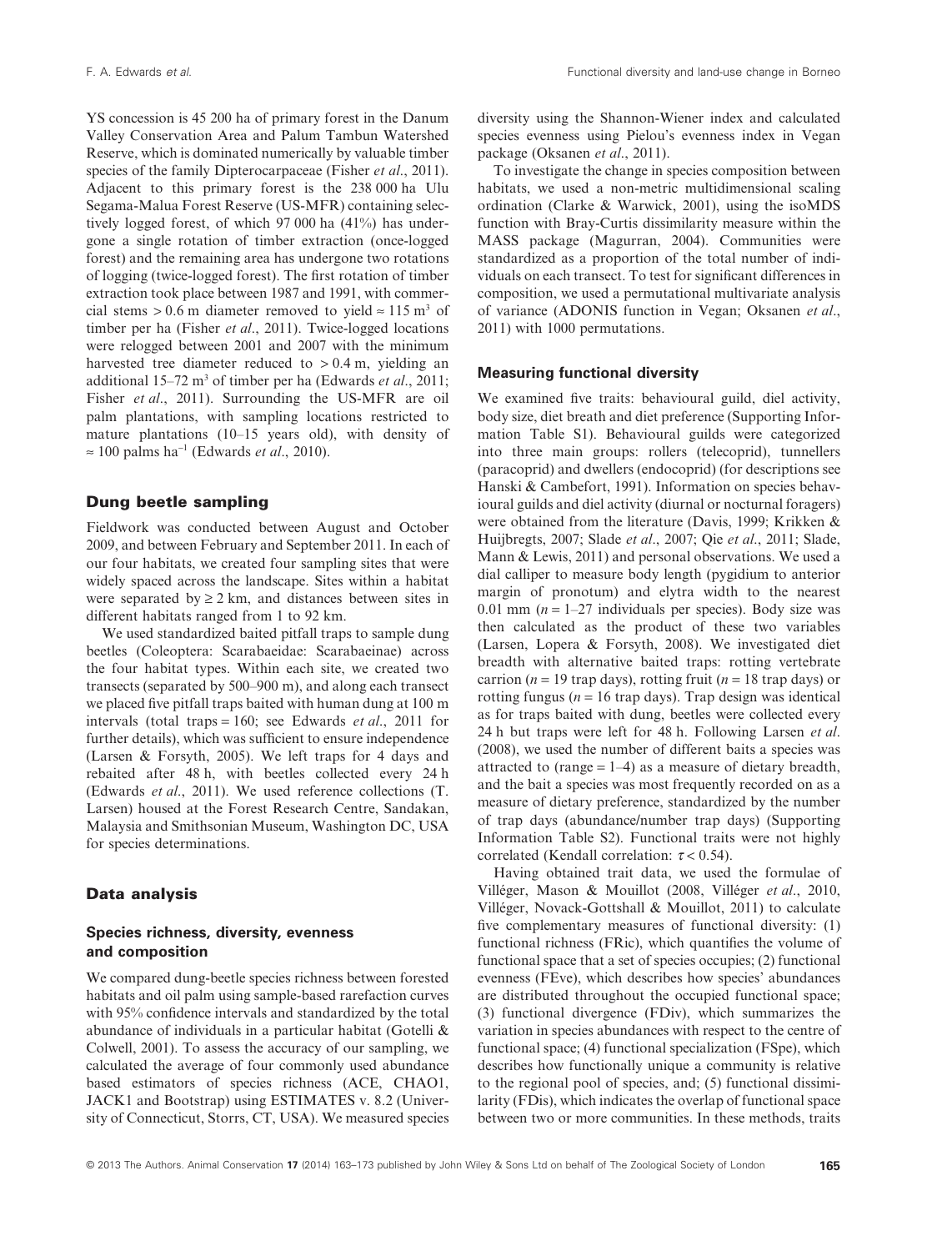act as coordinates in functional space, thus identifying a species' functional niche (Villéger *et al*., 2008). Traits were given equal weighting and species were weighted by their relative abundance. Because our functional traits were a mixture of variable types, we calculated a distance matrix using the Gower distance measure, before running a principal coordinates analysis (PCoA) to calculate a new trait matrix of transformed coordinates (Villéger *et al*., 2008). Four PCoA axes were used to calculate the functional measures using a multidimensional convex hull to position species in functional trait space.

FSpe was measured as the average distance of a set of species from the centre of functional space, relative to the regional pool of all species (Villéger *et al*., 2010). FDis was measured as the volume of functional space that two communities share (Villéger *et al*., 2011). When two communities overlap completely, FDis is equal to zero, and as the overlap in functional space is reduced so dissimilarity increases towards one.

#### **Observed and expected functional diversity**

To assess whether disturbance leads to the selection of more functionally similar species than expected by chance, we compared the standardized effect size (SES) of our four functional diversity metrics (FRic, FEve, FDiv and FSpe) across habitats. We defined SES as *[(observed – mean expected)/standard deviation of expected]*. Expected functional diversity metrics were calculated from 1000 random communities generated from the overall regional species pool. An independent swap algorithm was used to maintain species richness and species frequency occurrence in the random communities (picante package of R) (Gotelli, 2000; Kembel *et al*., 2010). We then used one-sample t-tests with  $\mu = 0$  to determine whether the SES of each functional diversity metric was significantly different from zero.

#### **Comparing among habitats**

To check that our results were independent of spatial scale (Hamer & Hill, 2000), each of our species and functional diversity measures were calculated and compared at a large scale (the overall habitat) and a small scale (individual transects). For the latter, we used linear mixed-effect models (LME), including site as a random effect to account for repeated measures. Species abundance was square-root transformed prior to analysis. We also used a Monte-Carlo permutation test for Moran's I statistic (moran.mc within the spdep package), using our model residuals with 1000 repetitions, to test whether or not our transect level results were influenced by spatial autocorrelation. All analyses were run in R v.2.13.2 (R Development Core Team, 2011).

# **Results**

### **Species richness, diversity and composition**

Across the four habitats, we recorded 26 285 individual dung beetles of 65 species. The four common estimators of species richness suggest that we sampled  $\geq 89\%$  of species in each of the four habitats (Table 2). There was a decrease in the overall species richness, diversity, evenness and abundance of individuals in oil palm compared to forest, both at the habitat scale (Fig. 1; Table 2) and on individual transects (Table 2; LME: species richness,  $F_{3,12} = 18.39$ ,  $P < 0.001$ ; abundance  $F_{3,12} = 12.51$ ,  $P < 0.001$ ; species diversity  $F_{3,12} = 16.14$ ,  $P < 0.001$ ; evenness  $F_{3,12} = 5.99$ ,  $P = 0.01$ ). In contrast, logged forest communities did not differ significantly from those in primary forest with respect to species richness, diversity, evenness or abundance (all  $P \ge 0.1$ ) (Table 2).

Measure Primary Once-logged Twice-logged Oil palm Habitat level: Abundance 7885 7386 9231 1783  $S_{\text{obs}}^{\text{c}}$  52 52 43 43 45 45 Sest<sup>d</sup> 58 58 45 48 48 27 Sobs/Seste 0.89 0.96 0.93 0.93 Species diversity<sup>f</sup> 2.75 2.67 2.67 2.50 2.50 2.85 Species evenness<sup>9</sup> 0.69 0.69 0.71 0.66 0.58 0.58 Transect level: Sobs  $32 \pm 1.10^a$   $27 \pm 2.50^a$   $29 \pm 1.00^a$   $12 \pm 1.30^b$ Species diversity 2.62 ± 0.08<sup>a</sup> 2.39 ± 0.13<sup>a</sup> 2.37 ± 0.05<sup>a</sup> 2.37 ± 0.05<sup>a</sup> 2.37 ± 0.05<sup>a</sup> 2.37 ± 0.05<sup>a</sup> Species evenness  $0.76 \pm 0.02^{\text{a}}$   $0.73 \pm 0.26^{\text{a}}$   $0.71 \pm 0.25^{\text{a}}$   $0.57 \pm 0.20^{\text{b}}$ 

**Table 2** Summary of taxonomic species metrics in primary forest, once-logged forest, twice-logged forest and oil palm plantations

Means (±1sE) are at the transect level. Superscripts (a,b) represent pairwise differences tested at *P* ≤ 0.05.

c Observed species richness.

d Estimated species richness.

e Proportion of species recorded.

f Measured using Shannon diversity index.

g Measured using Pielou's index.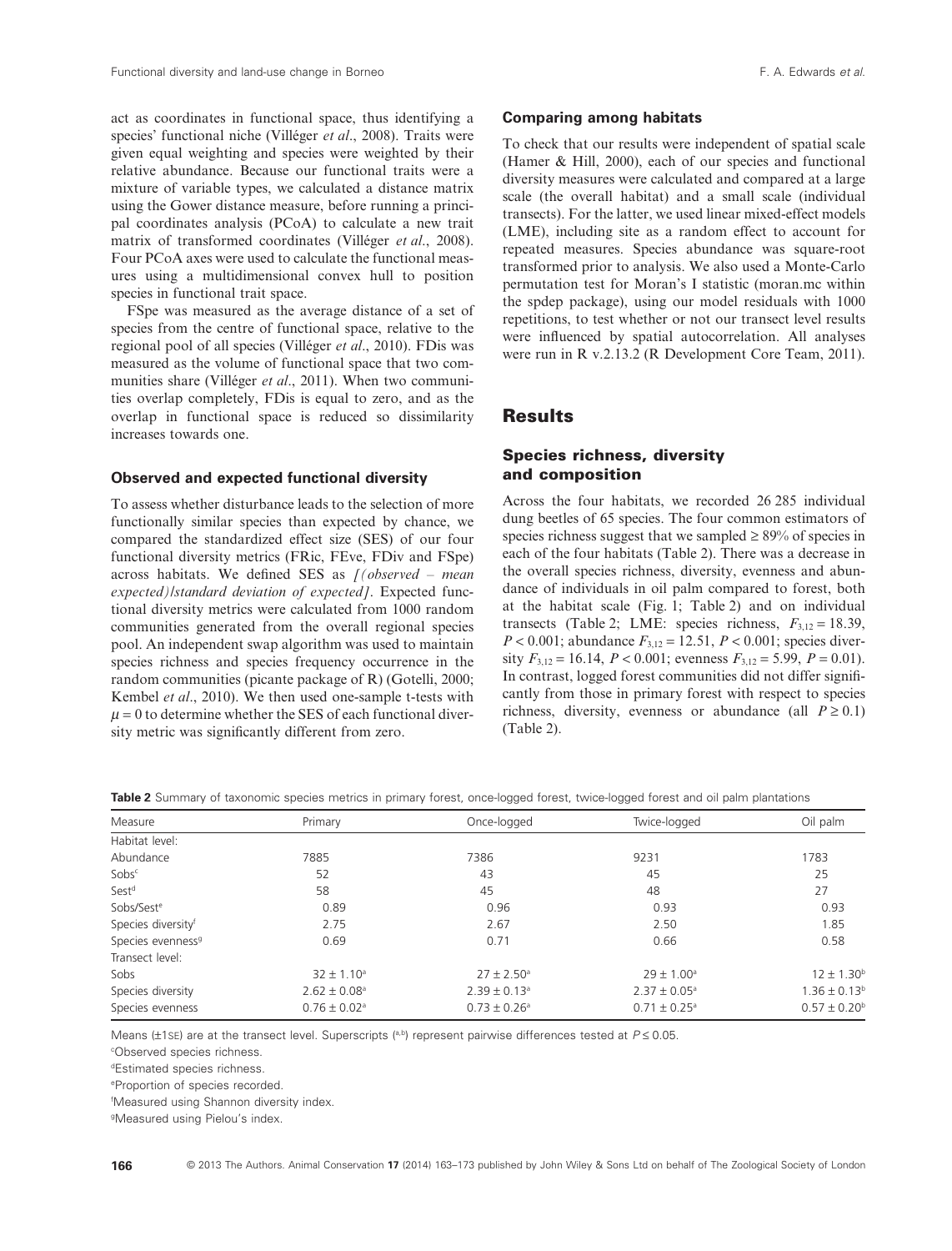

**Figure 1** Observed species richness, calculated from sample-based rarefaction curves and scaled to show the number of individuals on the *x*-axis for dung beetles across a disturbance gradient. Grey shading represents 95% confidence interval (CI) of primary forest.



**Figure 2** Non-metric multidimensional scaling (MDS) ordination of community assemblages between unlogged (primary) forest, oncelogged forest, twice-logged forest and oil palm at the transect scale.

Species composition differed significantly between forest and oil palm (Fig. 2; ADONIS:  $r^2 = 0.54$ , d.f. = 3,  $P = 0.0001$ , with the three most abundant species in each forest habitat (*Paragymnopleurus sparsus*, *Sisyphus thoracicus* and *Onthophagus cervicapra*) replaced in oil palm by three congeneric species (*O.* sp. *B, O. obscurior, O. rugicollis*). Additionally, 37 of 52 species recorded in primary forest (71%) did not occur in samples from oil palm, while a further nine species occurred in oil palm but not in forest. The species assemblage of primary forest was significantly different from that of both once-logged  $(r^2 = 0.20, d.f. = 1, P = 0.001)$  and twice-logged forest

 $(r^2 = 0.20, d.f. = 1, P = 0.02)$ , but the assemblages in the twologged forest treatments did not differ  $(r^2 = 0.08, d.f. = 1,$  $P = 0.29$ .

#### **Functional diversity**

Functional richness, divergence and evenness did not differ among the three forest treatments (Table 3; all  $P > 0.16$ ). FSpe was significantly higher in primary forest than in oncelogged forest [LME (value  $\pm$  se):  $0.31 \pm 0.12$ , d.f. = 12,  $P = 0.03$ ; overall model  $F_{3,12} = 50.11$ ,  $P < 0.001$ ] but not in twice-logged forest (Table 3). However, all forest treatments were more functionally specialized than expected from random community assemblages (Supporting Information Fig. S2: all *P* < 0.01). FDis was high between forest and oil palm (> 98% non-overlap), but was low among all three of the forest treatments (< 13% non-overlap) (Supporting Information Fig. S1).

Functional richness, divergence and specialization were all much lower in oil palm than in any of the three forest habitats, at both spatial scales (Table 3; LME: FRic, *F3,12* = 11.52, *P* < 0.001; FDiv, *F3,12* = 3.68, *P* = 0.004; FSpe,  $F_{3,12} = 50.11$ ,  $P < 0.001$ ). Observed FRic (one-sample t-test:  $t_7 = -7.90$ ,  $P < 0.01$ ) and FSpe ( $t_7 = -11.85$ ,  $P < 0.01$ ) were also significantly lower than expected from the regional species pool in oil palm (Supporting Information Fig. S2a,d). FEve, however, was not significantly different in oil palm than elsewhere (Table 3;  $F_{3,12} = 0.37$ ,  $P = 0.8$ ). The functional space occupied by dung beetles in oil palm showed major constrictions (Fig. 3), indicating a marked reduction or complete loss of some functional traits. In particular, telecoprid species (dung-rollers) were abundant in forest but absent from oil palm, the proportion of nocturnal species was lower in oil palm (8%) than in forest (primary =  $25\%$ , once-logged =  $30\%$ , twice-logged =  $22\%$ ), and the three most abundant species were smaller in oil palm (body size, mean  $\pm$  se: 20.83  $\pm$  3.98 mm) than elsewhere  $(44.97 \pm 26.02 \text{ mm})$ . There was no spatial autocorrelation across transects for model residuals of any of the functional diversity metrics (Moran's I test:  $P \ge 0.2$  in each case).

# **Discussion**

Primary rainforests in Southeast Asia are highly threatened by rampant logging and the expansion of large-scale oil palm agriculture (Sodhi *et al*., 2010; Wilcove *et al*., 2013), yet this study is among the first assessments of how land-use change affects functional diversity in the region. We found marked reductions in the taxonomic and functional diversity of dung beetles following the conversion of forest to oil palm. In contrast, however, there was very little evidence of any such loss within logged forests, despite significant changes in species composition in comparison to primary forest and even after repeated rotations of logging. These data provide evidence for functional redundancy of dung beetles within primary forest, as also suggested for birds in Amazonian forests (Hidasi-Neto, Barlow & Cianciaruso, 2012). Our results also emphasize the importance of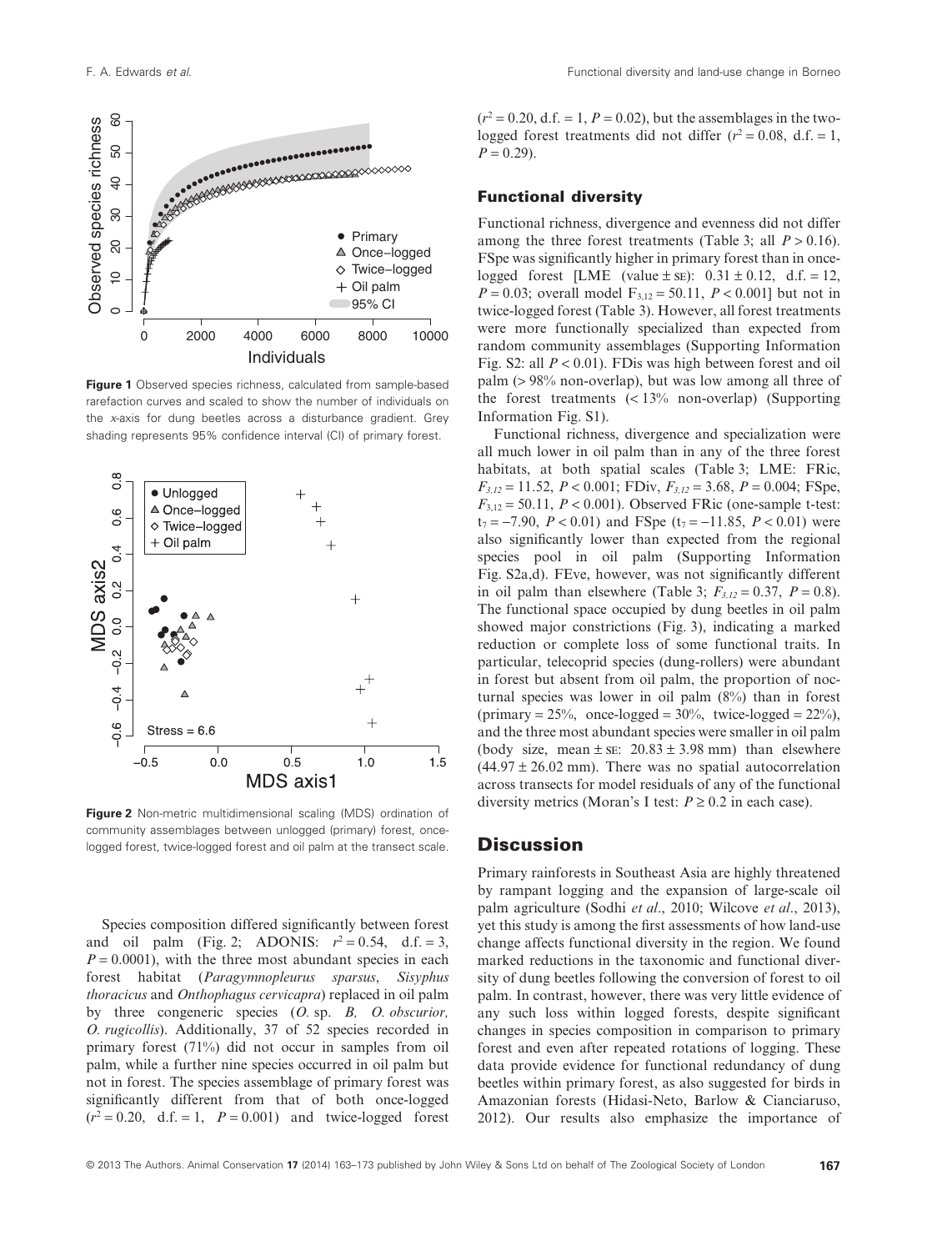**Table 3** Habitat and transect (mean ± 1SE) scale functional diversity indices in primary forest, once-logged forest, twice-logged forest and oil palm plantations. FRic, FEve and FDiv are bounded between 0 and 1, and FRic was standardized by a theoretical community of all 65 species in the regional pool

| Functional measure | Primary                      | Once-logged                  | Twice-logged                 | Oil palm                |
|--------------------|------------------------------|------------------------------|------------------------------|-------------------------|
| Habitat level:     |                              |                              |                              |                         |
| <b>FRicd</b>       | 1.00                         | 0.87                         | 0.99                         | 0.01                    |
| FEvee              | 0.28                         | 0.31                         | 0.29                         | 0.45                    |
| FDivf              | 0.74                         | 0.68                         | 0.72                         | 0.54                    |
| FSpe <sup>9</sup>  | 2.17                         | 1.85                         | 2.06                         | 0.87                    |
| Transect level:    |                              |                              |                              |                         |
| <b>FRic</b>        | $0.58 \pm 0.07$ <sup>a</sup> | $0.42 \pm 0.07$ <sup>a</sup> | $0.48 \pm 0.09$ <sup>a</sup> | $0.35 \pm 0.09^b$       |
| FEve               | $0.42 \pm 0.03$              | $0.39 \pm 0.02$              | $0.39 \pm 0.02$              | $0.37 \pm 0.04$         |
| FDiv               | $0.76 \pm 0.03$ <sup>a</sup> | $0.69 \pm 0.03^{ab}$         | $0.73 \pm 0.02$ <sup>a</sup> | $0.58 \pm 0.05^{\circ}$ |
| FSpe               | $2.21 \pm 0.08^{\circ}$      | $1.90 \pm 0.10^{\circ}$      | $2.07 \pm 0.04^{ab}$         | $0.87 \pm 0.01^{\circ}$ |

Superscripts (a,b,c) represent pairwise differences tested at  $P \le 0.05$ .

d Functional richness.

e Functional evenness.

f Functional divergence.

g Functional specialization.



communities, described as the minimum convex hull enclosing all species of a community and represented as the volume of functional space filled (denoted here by the area of the grey polygon), in (a) primary forest, (b) once-logged forest, (c) twicelogged forest and (d) oil palm. The black circles are proportional to the relative abundance of species in an individual habitat. Functional richness was much lower in oil palm than elsewhere.

degraded forests as refugia for biodiversity (Edwards *et al*., 2011; Woodcock *et al*., 2011), and highlight the potential consequences of biodiversity losses for the support of ecosystem processes within agricultural systems.

Dung beetle communities in oil palm are compositionally distinct from those of primary and logged forest (Table 2), with a shift of numerically dominant species, a loss of numerous forest specialists and the addition of a much smaller number of new, presumably disturbance-tolerant species (Figs 2 and 3). These findings support previous work from western Africa that recorded lower species richness and diversity of dung beetles in oil palm plantations compared to logged and primary forests (Davis & Philips, 2005). However, we found significantly lower abundance of dung beetles in oil palm than in forest, whereas the opposite was found in Africa (Davis & Philips, 2005). This variability highlights the need for a more geographically complete understanding of the impacts of oil palm as it expands across tropical regions and replaces both forest and natural grasslands (Koh *et al*., 2011; Garcia-Ulloa *et al*., 2012). Assessing the ability of species to persist within remnant forest patches and disperse across the wider land-use matrix will also be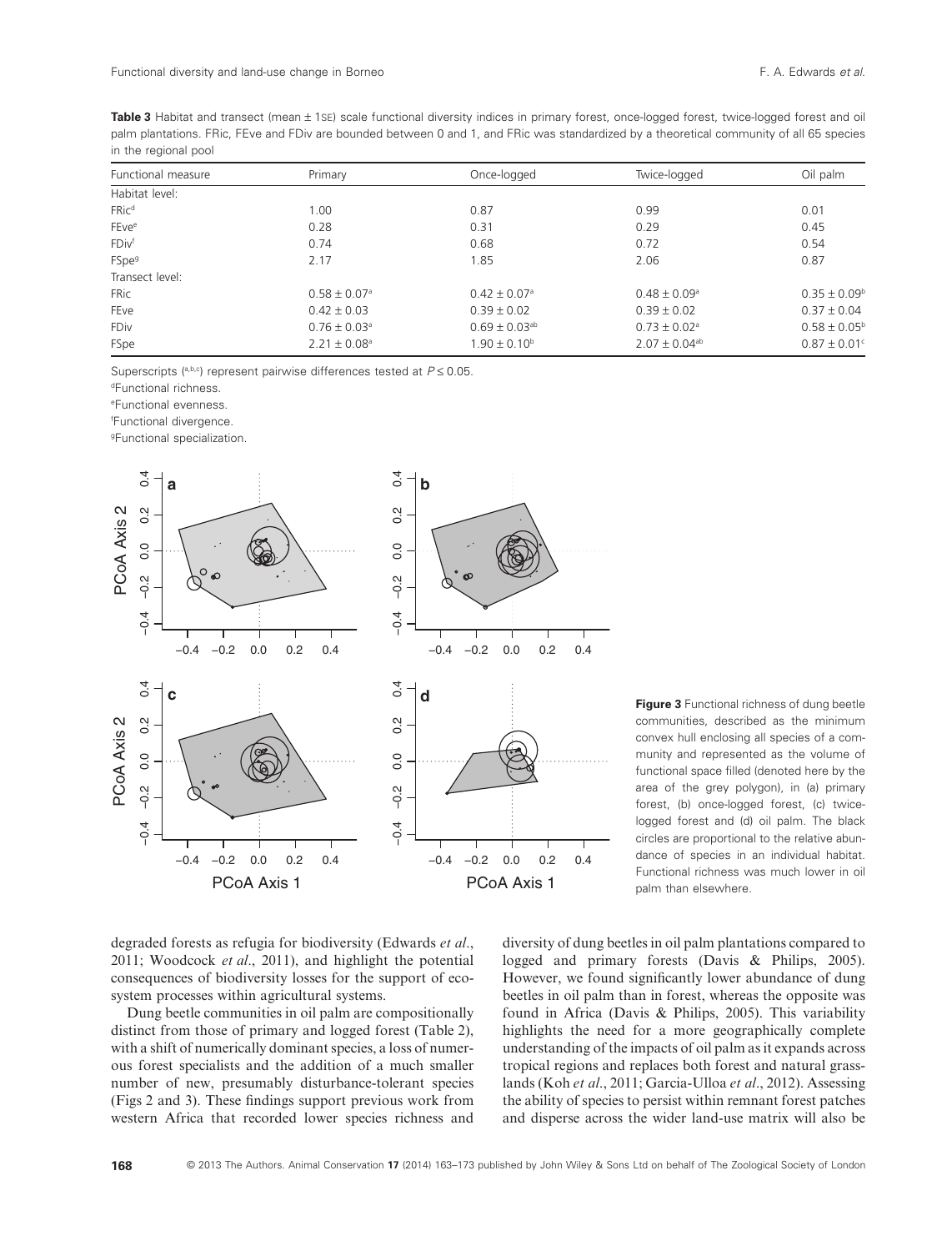critical to evaluating strategies to enhance biodiversity within agricultural landscapes (Edwards *et al*., 2010).

The dramatic decline that we observed in FRic following conversion of forest to oil palm indicates that the loss of forest species (Fig. 3) was not counterbalanced by the addition of new, disturbance-tolerant species that could either fill vacant functional niches or occupy different functional roles (Table 3; Fig. 3, Supporting Information Figs S1 and S2a,d). The community changes in oil palm show strong evidence for environmental filtering  $(SES < 0,$ Fig. S2a,b). In particular, the absence of rollers within oil palm may have been due to altered microclimatic conditions including increased soil temperatures (Lucey & Hill, 2012) decreasing the survival of roller larvae, which typically occur at shallower depths within the soil (Sowig, 1995; Larsen, 2012). We also found a higher proportion of smallbodied species in oil palm, possibly because maximum temperatures in this habitat come closer to exceeding the thermoregulatory tolerance of larger-bodied species, again leading to reduced survival (Nichols *et al*., 2013). In addition, many dietary generalists (feeding on ≥3 bait types) and species feeding on dung plus carrion were absent from oil palm (Supporting Information Table S2), in contrast to previous work indicating that species with broader diets were less vulnerable to local extinctions (Qie *et al*., 2011).

Our results suggest that the transition from primary or logged forest to oil palm results in such environmental stresses, particularly due to microclimatic changes, that large subsets of forest species are driven to local extinction irrespective of their dietary breadth or specialization. The absence of rollers within oil palm is particularly important in functional terms, given that they are highly abundant in forests and are behaviourally distinct from tunnellers and dwellers, moving nutrients and seeds away from concentrated dung piles and burying dung balls at shallower depths. In addition, dung removal rate, tunnel depth and volume of dung buried are all positively related to body size, and so the smaller species occurring within oil palm are likely to bury less dung and at lower depths (Slade *et al*., 2007; Nichols *et al*., 2008). Changes in the diversity and abundance of nocturnal versus diurnal species may also lead to longer exposure of dung at the surface, resulting in higher gaseous losses of nitrogen (Yamada *et al*., 2007). Consequently, our results suggest that the functional ability of dung beetles in oil palm is likely to be compromised.

The much lower taxonomic and functional diversity of dung beetles in oil palm also highlights the potential losses that could arise from further degradation of logged forests, for instance through wildfires, which can also act as strong environmental filters and alter microclimatic conditions within the forest (Peres, Barlow & Haugaasen, 2003; Slik & Van Balen, 2006; Lindenmayer *et al*., 2009; Brodie, Post & Laurance, 2012). Measuring additional functional traits could help in predicting the longer-term impacts of logging and forest conversion. For instance, measures of endothermy and fecundity could aid our understanding of the impacts of microclimatic changes and the likelihood of extinction lags caused by disturbance.

In conclusion, we provide new data on the impacts of land-use change on tropical dung beetles. Contrary to our expectations, even repeated timber harvests did not simplify the functional structure of dung beetle assemblages in Bornean rainforests, despite significant changes in species composition, highlighting the importance of protecting these degraded, logged-over forests. However, conversion of forests to oil palm greatly reduced both species and functional diversity. We suggest ecosystem functioning will be negatively impacted in oil palm, but quantifying the precise consequences across all habitats remains a major knowledge gap. For instance, the retention of forest patches and riparian strips within oil palm estates could support ecosystem services such as nutrient recycling within plantations, but data are needed to address this issue. Our results support previous findings that traditional metrics such as species richness and composition can hide important information about the impacts of land-use change on species traits and functional ecology. The two approaches provide different but complementary mechanisms for understanding human impacts on biodiversity, which can contribute to future conservation and agricultural management decisions (Loyola *et al*., 2008; Vandewalle *et al*., 2010; Hidasi-Neto *et al*., 2012).

# **Acknowledgements**

We thank Darren Mann and Eleanor Slade for providing reference collections and support with determinations, two anonymous reviewers and Ben Woodcock for their helpful comments which greatly improved the manuscript, Sabah Softwoods, Danum Palm, Kebun Jaya, Glen Reynolds, the Royal Society's Southeast Asian Rainforest Research Program (SEARRP), the Borneo Rainforest Lodge for logistical support and site access, and Yayasan Sabah, Danum Valley Management Committee, the Sabah Biodiversity Council, the State Secretary, Sabah Chief Minister's Department, and the Economic Planning Unit of the Prime Minister's Department for permission to conduct research in Sabah. The Leverhulme Trust and High Meadows Foundation (grants awarded to K.C.H and D.S.W., respectively) provided financial support. F.A.E was supported by a Biotechnology and Biological Sciences Research Council doctoral training grant, D.P.E was supported by a STEP Fellowship at Princeton University and the Australian Research Council Fellowship, and T.H.L was supported by a Fellowship from the World Wildlife Fund.

# **References**

- Asner, G.P., Rudel, T.K., Aide, T.M., Defries, R. & Emerson, R. (2009). A contemporary assessment of change in humid tropical forests. *Conserv. Biol.* **23**, 1386– 1395.
- Baraloto, C., Herault, B., Paine, C.E.T., Massot, H., Blanc, L., Bonal, D., Molino, J.-F., Nicolini, E.A. & Sabatier, D. (2012). Contrasting taxonomic and functional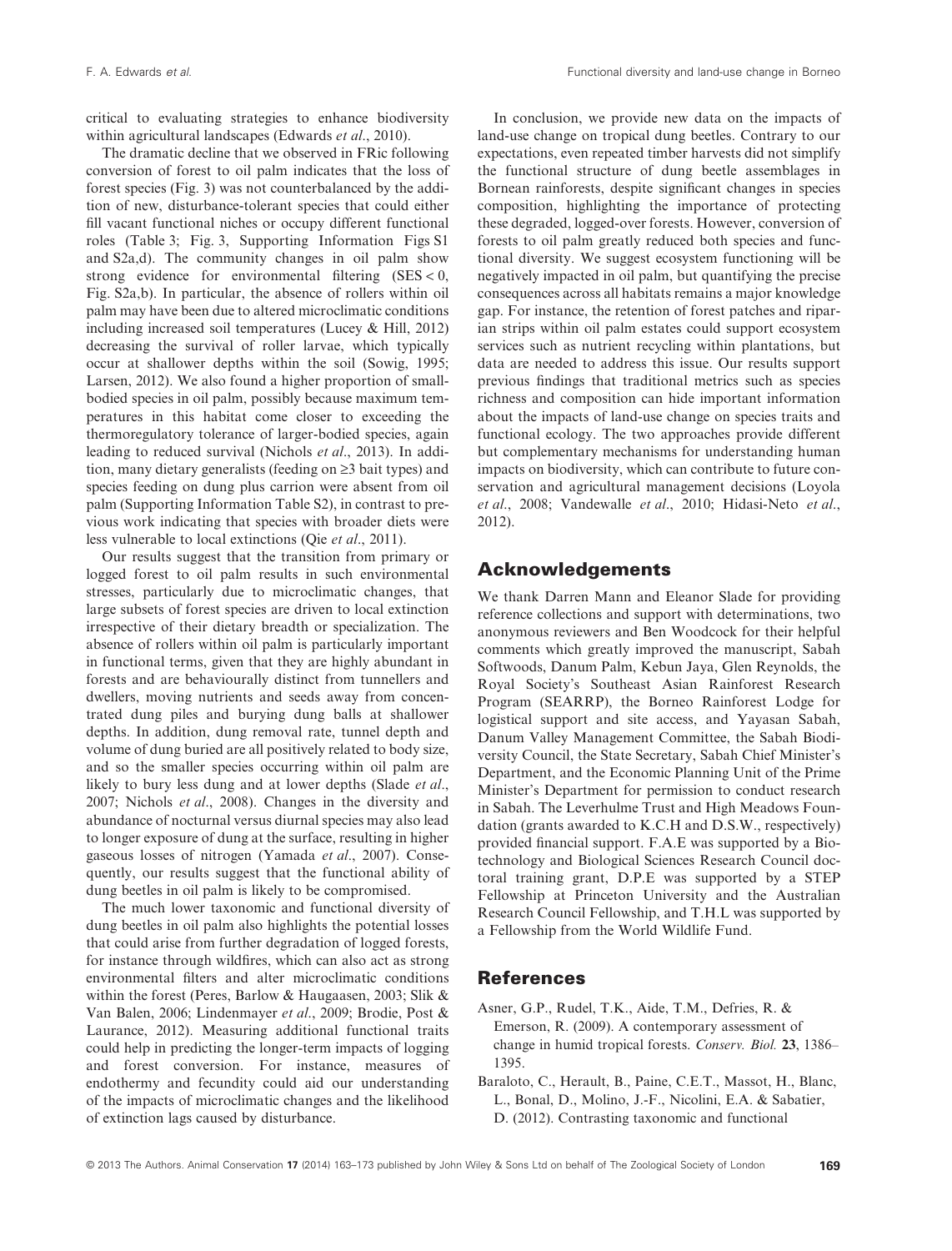responses of a tropical tree community to selective logging. *J. Appl. Ecol.* **49**, 861–870.

- Barragán, F., Moreno, C.E., Escobar, F., Halffter, G. & Navarrete, D. (2011). Negative impacts of human land use on dung beetle functional diversity. *PLoS ONE* **6**, e17976. doi:10.1371/journal.pone.0017976.
- de Bello, F., Lavorel, S., Díaz, S., Harrington, R., Cornelissen, J.H.C., Bardgett, R.D., Berg, M.P., Cipriotti, P., Feld, C.K., Hering, D., Martins da Silva, P., Potts, S.G., Sandin, L., Sousa, J.P., Storkey, J., Wardle, D.A. & Harrison, P.A. (2010). Towards an assessment of multiple ecosystem processes and services via functional traits. *Biodivers. Conserv.* **19**, 2873–2893.
- Bihn, J.H., Gebauer, G. & Brandl, R. (2010). Loss of functional diversity of ant assemblages in secondary tropical forests. *Ecology* **91**, 782–792.
- Blaser, J., Sarre, A., Poore, D. & Johnson, S. (2011). Status of tropical forest management. ITTO Technical Series 38. International Tropical Timber Organization, Yokohama, Japan.
- Brodie, J., Post, E. & Laurance, W.F. (2012). Climate change and tropical biodiversity: a new focus. *Trends Ecol. Evol.* **27**, 145–150.
- Brooks, T.M., Mittermeier, R.A., Mittermeier, C.G., da Fonseca, G.A.B., Rylands, A.B., Konstant, W.R., Flick, P., Pilgrim, J., Oldfield, S., Magin, G. & Hilton-Taylor, C. (2002). Habitat loss and extinction in the hotspots of biodiversity. *Conserv. Biol.* **16**, 909–923.
- Brown, K.A., Johnson, S.E., Parks, K.E., Holmes, S.M., Ivoandry, T., Abram, N.K., Delmore, K.E., Ludovic, R., Andriamaharoa, H.E., Wyman, T.M. & Wright, P.C. (2013). Use of provisioning ecosystem services drives loss of functional traits across land use intensification gradients in tropical forests in Madagascar. *Biol. Conserv.* **161**, 118–127.
- Cardinale, B.J., Duffy, J.E., Gonzalez, A., Hooper, D.U., Perrings, C., Venail, P., Narwani, A., Mace, G.M., Tilman, D., Wardle, D.A., Kinzig, A.P., Daily, G.C., Loreau, M., Grace, J.B., Larigauderie, A., Srivastava, D.S. & Naeem, S. (2012). Biodiversity loss and its impact on humanity. *Nature* **486**, 59–67.
- Cianciaruso, M.V., Silva, I.A., Batalha, M.A., Gaston, K.J. & Petchey, O.L. (2012). The influence of fire on phylogenetic and functional structure of woody savannas: moving from species to individuals. *Perspect. Plant Ecol. Evol. Syst.* **14**, 205–216.
- Clarke, K.R. & Warwick, R.M. (2001). *Change in marine communities: an approach to statistical analysis and interpretation*. 2nd edn. Plymouth: Primer-E.

Davis, A.J. (1999). Species packing in tropical forests: diel flight activity of rainforest dung-feeding beetles (Coleoptera: Aphodiidae, Scarabaeidae, Hybosoridae) in Borneo. *Raffles Bull. Zool.* **47**, 473–486.

Davis, A.L.V. & Philips, T.K. (2005). Effect of deforestation on a Southwest Ghana dung beetle assemblage

(Coleoptera: Scarabaeidae) at the periphery of Ankasa conservation area. *Environ. Entomol.* **34**, 1081–1088.

- Edwards, D.P., Hodgson, J.A., Hamer, K.C., Mitchell, S.L., Ahmad, A.H., Cornell, S.J. & Wilcove, D.S. (2010). Wildlife-friendly oil palm plantations fail to protect biodiversity effectively. *Conserv. Lett.* **3**, 236–242.
- Edwards, D.P., Larsen, T.H., Docherty, T.D.S., Ansell, F.A., Hsu, W.W., Derhe, M.A., Hamer, K.C. & Wilcove, D.S. (2011). Degraded lands worth protecting: the biological importance of Southeast Asia's repeatedly logged forests. *Proc. Biol. Sci.* **278**, 82–90.
- Edwards, F.A., Edwards, D.P., Hamer, K.C. & Davies, R.G. (2013). Impacts of logging and conversion of rainforest to oil palm on the functional diversity of birds in Sundaland. *Ibis* **155**, 313–326.
- Ernst, R., Linsenmair, K.E. & Rödel, M.-O. (2006). Diversity erosion beyond the species level: dramatic loss of functional diversity after selective logging in two tropical amphibian communities. *Biol. Conserv.* **133**, 143–155.
- FAO (2010). Global Forest Resources Assessment 2010. Food and Agriculture Organization of the United Nations.
- Fauset, S., Baker, T.R., Lewis, S.L., Feldpausch, T.R., Affum-Baffoe, K., Foli, E.G., Hamer, K.C. & Swaine, M.D. (2012). Drought-induced shifts in the floristic and functional composition of tropical forests in Ghana. *Ecol. Lett.* **15**, 1120–1129.
- Fisher, B., Edwards, D.P., Giam, X. & Wilcove, D.S. (2011). The high costs of conserving Southeast Asia's lowland rainforests. *Front. Ecol. Environ.* **9**, 329–334.
- Fitzherbert, E., Struebig, M., Morel, A., Danielsen, F., Bruhl, C., Donald, P. & Phalan, B. (2008). How will oil palm expansion affect biodiversity? *Trends Ecol. Evol.* **23**, 538–545.
- Flynn, D.F.B., Gogol-Prokurat, M., Nogeire, T., Molinari, N., Richers, B.T., Lin, B.B., Simpson, N., Mayfield, M.M. & DeClerck, F. (2009). Loss of functional diversity under land use intensification across multiple taxa. *Ecol. Lett.* **12**, 22–33.
- Garcia-Ulloa, J., Sloan, S., Pacheco, P., Ghazoul, J. & Koh, L.P. (2012). Lowering environmental costs of oilpalm expansion in Colombia. *Conserv. Lett.* **5**, 366–375.
- Gibbs, H.K., Ruesch, A.S., Achard, F., Clayton, M.K., Holmgren, P., Ramankutty, N. & Foley, J.A. (2010). Tropical forests were the primary sources of new agricultural land in the 1980s and 1990s. *Proc. Natl. Acad. Sci. U.S.A.* **107**, 16732–16737.
- Gotelli, N.J. (2000). Null model analysis of species co-occurrence patterns. *Ecology* **81**, 2606–2621.
- Gotelli, N.J. & Colwell, R.K. (2001). Quantifying biodiversity: procedures and pitfalls in the measurement and comparison of species richness. *Ecol. Lett.* **4**, 379–391.
- Gray, M.A., Baldauf, S.L., Mayhew, P.J. & Hill, J.K. (2007). The response of avian feeding guilds to tropical forest disturbance. *Conserv. Biol.* **21**, 133–141.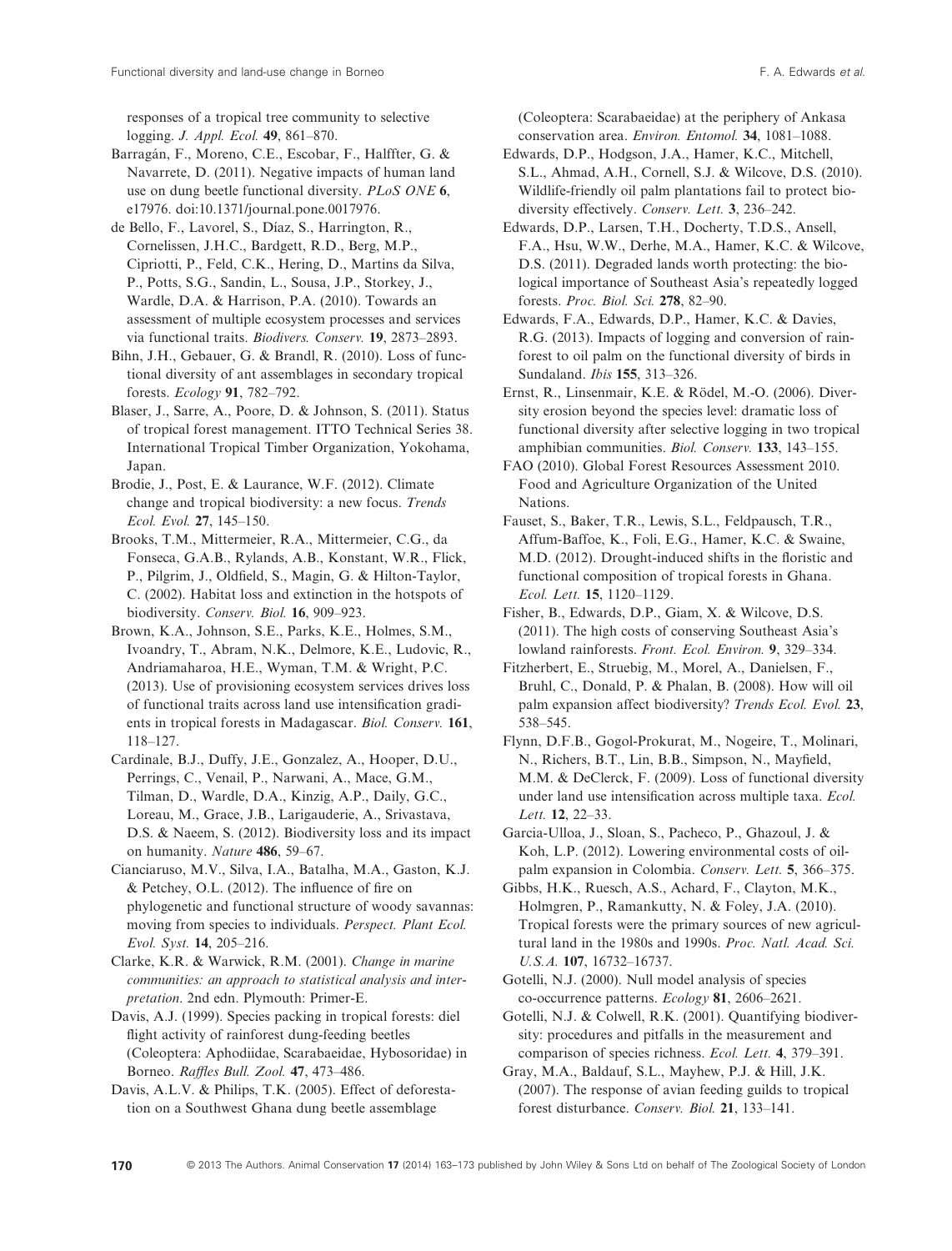Hamer, K.C. & Hill, J.K. (2000). Scale dependant effects of habitat disturbance on species richness in tropical forests. *Conserv. Biol.* **14**, 1435–1440.

Hamer, K.C., Hill, J.K., Benedick, S., Mustaffa, N., Sherratt, T.N., Maryati, M. & Chey, V.K. (2003). Ecology of butterflies in natural and selectively logged forests of northern Borneo: the importance of habitat heterogeneity. *J. Appl. Ecol.* **40**, 150–162.

Hansen, M.C., Stehman, S.V., Potapov, P.V., Loveland, T.R., Townshend, J.R.G., DeFries, R.S., Pittman, K.W., Arunarwati, B., Stolle, F., Steininger, M.K., Carroll, M. & DiMiceli, C. (2008). Humid tropical forest clearing from 2000 to 2005 quantified by using multitemporal and multiresolution remotely sensed data. *Proc. Natl. Acad. Sci. U.S.A.* **105**, 9439–9444.

Hanski, I. & Cambefort, Y. (1991). *Dung beetle ecology*. Princetion: Princeton University Press.

Hidasi-Neto, J., Barlow, J. & Cianciaruso, M.V. (2012). Bird functional diversity and wildfires in the Amazon: the role of forest structure. *Anim. Conserv.* **15**, 407–415.

Hillebrand, H., Bennett, D.M. & Cadotte, M.W. (2008). Consequences of dominance: a review of evenness effects on local and regional ecosystem processes. *Ecology* **89**, 1510–1520.

Katovai, E., Burley, A.L. & Mayfield, M.M. (2012). Understory plant species and functional diversity in the degraded wet tropical forests of Kolombangara Island, Solomon Islands. *Biol. Conserv.* **145**, 214–224.

Kembel, S.W., Cowan, P.D., Helmus, M.R., Cornwell, W.K., Morlon, H., Ackerly, D.D., Blomberg, S.P. & Webb, C.O. (2010). Picante: R tools for integrating phylogenies and ecology. *Bioinformatics* **26**, 1463–1464.

Koh, L.P. & Wilcove, D.S. (2008). Is oil palm agriculture really destroying tropical biodiversity? *Conserv. Lett.* **1**, 60–64.

Koh, L.P., Sodhi, N.S. & Brook, B.W. (2004). Ecological correlates of extinction proneness in tropical butterflies. *Conserv. Biol.* **18**, 1571–1578.

Koh, L.P., Miettinen, J., Liew, S.C. & Ghazoul, J. (2011). Remotely sensed evidence of tropical peatland conversion to oil palm. *Proc. Natl. Acad. Sci. U.S.A.* **108**, 5127–5132.

Krikken, J. & Huijbregts, J. (2007). Taxonomic diversity of the genus Ochicanthon in Sundaland (Coleoptera: Scarabaeidae: Scarabaeinae). *Tijdschr. Entomol.* **150**, 421–480.

Larsen, T.H. (2012). Upslope range shifts of andean dung beetles in response to deforestation: compounding and confounding effects of microclimatic change. *Biotropica* **44**, 82–89.

Larsen, T.H. & Forsyth, A. (2005). Trap spacing and transect design for dung beetle biodiversity studies. *Biotropica* **37**, 322–325.

Larsen, T.H., Williams, N.M. & Kremen, C. (2005). Extinction order and altered community structure rapidly disrupt ecosystem functioning. *Ecol. Lett.* **8**, 538–547.

Larsen, T.H., Lopera, A. & Forsyth, A. (2008). Understanding trait-dependent community disassembly: dung beetles, density functions, and forest fragmentation. *Conserv. Biol.* **22**, 1288–1298.

Laurance, W.F. (2007). Forest destruction in tropical Asia. *Curr. Sci.* **93**, 1544–1550.

Leal, I.R., Filgueiras, B.K.C., Gomes, J.P., Iannuzzi, L. & Andersen, A.N. (2012). Effects of habitat fragmentation on ant richness and functional composition in Brazilian Atlantic forest. *Biodivers. Conserv.* **21**, 1687–1701.

Lindenmayer, D.B., Hunter, M.L., Burton, P.J. & Gibbons, P. (2009). Effects of logging on fire regimes in moist forests. *Conserv. Lett.* **2**, 271–277.

Lohbeck, M., Poorter, L., Paz, H., Pla, L., van Breugel, M., Martínez-Ramos, M. & Bongers, F. (2012). Functional diversity changes during tropical forest succession. *Perspect. Plant Ecol. Evol. Syst.* **14**, 89–96.

Loyola, R.D., Becker, C.G., Kubota, U., Haddad, C.F.B., Fonseca, C.R. & Lewinsohn, T.M. (2008). Hung out to dry: choice of priority ecoregions for conserving threatened neotropical anurans depends on life-history traits. *PLoS ONE* **3**, e2120. doi:10.1371/journal.pone.0002120.

Lucey, J.M. & Hill, J.K. (2012). Spillover of insects from rain forest into adjacent oil palm plantations. *Biotropica* **44**, 368–377.

Magurran, A.E. (2004). *Measuring biological diversity*. Oxford: Blackwell Science Ltd.

Morris, R.J. (2010). Anthropogenic impacts on tropical forest biodiversity: a network structure and ecosystem functioning perspective. *Philos. Trans. R. Soc. Lond. B. Biol. Sci.* **365**, 3709–3718.

Mouillot, D., Graham, N.A.J., Villeger, S., Mason, N.W.H. & Bellwood, D.R. (2013). A functional approach reveals community responses to disturbances. *Trends Ecol. Evol.* **28**, 167–177.

Myers, N., Mittermeier, R.A., Mittermeier, C.G., da Fonseca, G.A.B. & Kent, J. (2000). Biodiversity hotspots for conservation priorities. *Nature* **403**, 853–858.

Naeem, S., Duffy, J.E. & Zavaleta, E. (2012). The functions of biological diversity in an age of extinction. *Science* **336**, 1401–1406.

Nelson, G.C., Bennett, E., Berhe, A.A., Cassman, K., DeFries, R., Dietz, T., Dobermann, A., Dobson, A., Janetos, A., Levy, M., Marco, D., Nakicenovic, N., O'Neill, B., Norgaard, R., Petschel-Held, G., Ojima, D., Pingali, P., Watson, R. & Zurek, M. (2006). Anthropogenic drivers of ecosystem change: an overview. *Ecol. Soc.* **11**, 29.

Nepstad, D.C., Verssimo, A., Alencar, A., Nobre, C., Lima, E., Lefebvre, P., Schlesinger, P., Potter, C., Moutinho, P., Mendoza, E., Cochrane, M. & Brooks, V. (1999). Large-scale impoverishment of Amazonian forests by logging and fire. *Nature* **398**, 505–508.

Nichols, E., Larsen, T., Spector, S., Davis, A.L., Escobar, F., Favila, M. & Vulinec, K. (2007). Global dung beetle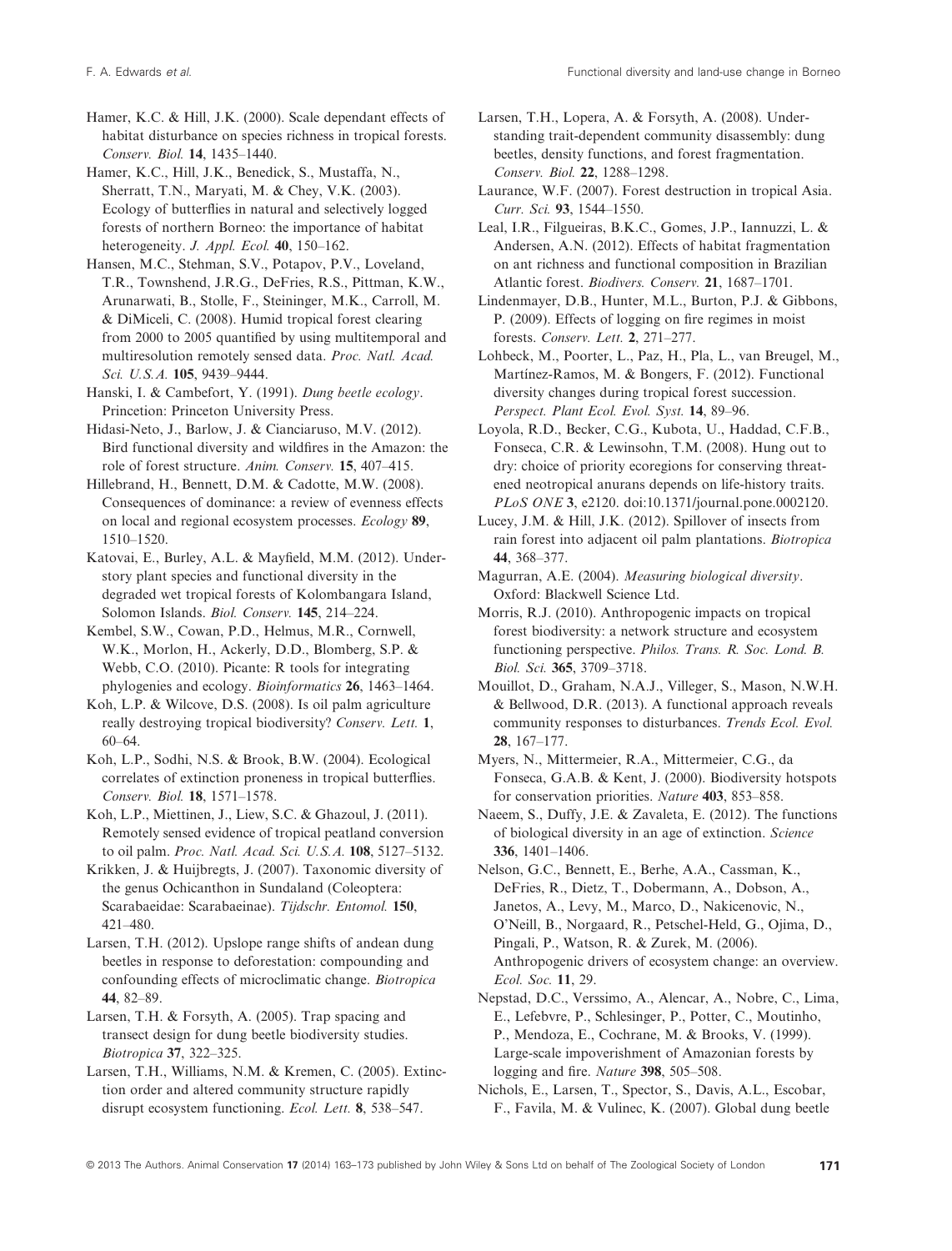response to tropical forest modification and fragmentation: a quantitative literature review and meta-analysis. *Biol. Conserv.* **137**, 1–19.

Nichols, E., Spector, S., Louzada, J., Larsen, T., Amezquita, S. & Favila, M.E. (2008). Ecological functions and ecosystem services provided by Scarabaeinae dung beetles. *Biol. Conserv.* **141**, 1461–1474.

Nichols, E., Gardner, T.A., Peres, C.A. & Spector, S. (2009). Co-declining mammals and dung beetles: an impending ecological cascade. *Oikos* **118**, 481–487.

Nichols, E., Uriarte, M., Bunker, D.E., Favila, M.E., Slade, E.M., Vulinec, K., Larsen, T., Vaz de Mello, F.Z., Louzada, J., Naeem, S. & Spector, S. (2013). Traitdependent response of dung beetle populations to tropical forest conversion at local and regional scales. *Ecology* **93**, 180–189.

Ockinger, E., Schweiger, O., Crist, T.O., Debinski, D.M., Krauss, J., Kuussaari, M., Petersen, J.D., Poyry, J., Settele, J., Summerville, K.S. & Bommarco, R. (2010). Life-history traits predict species responses to habitat area and isolation: a cross-continental synthesis. *Ecol. Lett.* **13**, 969–979.

Oksanen, J., Blanchet, F.G., Kindt, R., Legendre, P., Minchin, P.R., O'Hara, R.B., Simpson, G.L., Solymos, P., Stevens, M.H.H. & Wagner, H. (2011). Vegan: Community Ecology Package.

Peres, C.A., Barlow, J. & Haugaasen, T. (2003). Vertebrate responses to surface wildfires in a central amazonian forest. *Oryx* **37**, 97–109.

Petchey, O.L. & Gaston, K.J. (2006). Functional diversity: back to basics and looking forward. *Ecol. Lett.* **9**, 741– 758.

Qie, L., Lee, T.M., Sodhi, N.S. & Lim, S.L.H. (2011). Dung beetle assemblages on tropical land-bridge islands: small island effect and vulnerable species. *J. Biogeogr.* **38**, 792– 804.

R Development Core Team (2011). R: a language and environment for statistical computing. In R Foundation for Statistical Computing. Vienna, Austria.

Reynolds, G., Payne, J., Sinun, W., Mosigil, G. & Walsh, R.P.D. (2011). Changes in forest land use and management in Sabah, Malaysian Borneo, 1990–2010, with a focus on the Danum Valley region. *Philos. Trans. R. Soc. Lond. B. Biol. Sci.* **366**, 3168–3176.

Slade, E.M., Mann, D.J., Villanueva, J.F. & Lewis, O.T. (2007). Experimental evidence for the effects of dung beetle functional group richness and composition on ecosystem function in a tropical forest. *J. Anim. Ecol.* **76**, 1094–1104.

Slade, E.M., Mann, D.J. & Lewis, O.T. (2011). Biodiversity and ecosystem function of tropical forest dung beetles under contrasting logging regimes. *Biol. Conserv.* **144**, 166–174.

Slik, J.W.F. & Van Balen, S. (2006). Bird community changes in response to single and repeated fires in a lowland tropical rainforest of eastern Borneo. *Biodivers. Conserv.* **15**, 4425–4451.

Sodhi, N.S., Koh, L.P., Clements, R., Wanger, T.C., Hill, J.K., Hamer, K.C., Clough, Y., Tscharntke, T., Posa, M.R.C. & Lee, T.M. (2010). Conserving Southeast Asian forest biodiversity in human-modified landscapes. *Biol. Conserv.* **143**, 2375–2384.

Sowig, P. (1995). Habitat selection and offspring survival rate in three paracoprid dung beetles: the influence of soil type and soil moisture. *Ecography* **18**, 147–154.

Tilman, D. (2001). Forecasting agriculturally driven global environmental change. *Science* **292**, 281–284.

Vandewalle, M., de Bello, F., Berg, M.P., Bolger, T., Doledec, S., Dubs, F., Feld, C.K., Harrington, R., Harrison, P.A., Lavorel, S., da Silva, P.M., Moretti, M., Niemela, J., Santos, P., Sattler, T., Sousa, J.P., Sykes, M.T., Vanbergen, A.J. & Woodcock, B.A. (2010). Functional traits as indicators of biodiversity response to land use changes across ecosystems and organisms. *Biodivers. Conserv.* **19**, 2921–2947.

Villéger, S., Mason, N.W.H. & Mouillot, D. (2008). New multidimensional functional diversity indices for a multifaceted framework in functional ecology. *Ecology* **89**, 2290–2301.

Villéger, S., Ramos Miranda, J., Flores Hernandez, D. & Mouillot, D. (2010). Contrasting changes in taxonomic vs. functional diversity of tropical fish communities after habitat degradation. *Ecol. Appl.* **20**, 1512–1522.

Villéger, S., Novack-Gottshall, P.M. & Mouillot, D. (2011). The multidimensionality of the niche reveals functional diversity changes in benthic marine biotas across geological time. *Ecol. Lett.* **14**, 561–568.

Wilcove, D.S., Giam, X., Edwards, D.P., Fisher, B. & Koh, L.P. (2013). Navjot's nightmare revisited: logging, agriculture, and biodiversity in Southeast Asia. *Trends Ecol. Evol.* **28**, 531–540.

Woodcock, P., Edwards, D.P., Fayle, T.M., Newton, R.J., Khen, C.V., Bottrell, S.H. & Hamer, K.C. (2011). The conservation value of South East Asia's highly degraded forests: evidence from leaf-litter ants. *Philos. Trans. R. Soc. Lond. B. Biol. Sci.* **366**, 3256–3264.

Yamada, D., Imura, O., Shi, K. & Shibuya, T. (2007). Effect of tunneler dung beetles on cattle dung decomposition, soil nutrients and herbage growth. *J. Japan. Soc. Grassl. Sci.* **53**, 121–129.

# **Supporting information**

Additional Supporting Information may be found in the online version of this article at the publisher's web-site:

**Figure S1.** Functional dissimilarity measured as the overlap of species within functional space. Species are plotted within four-dimensional functional trait space. (a) Axes 1 and 2: primary and twice-logged forest (light grey), once-logged forest (mid-grey) and oil palm (dark grey), and (b) Axes 3